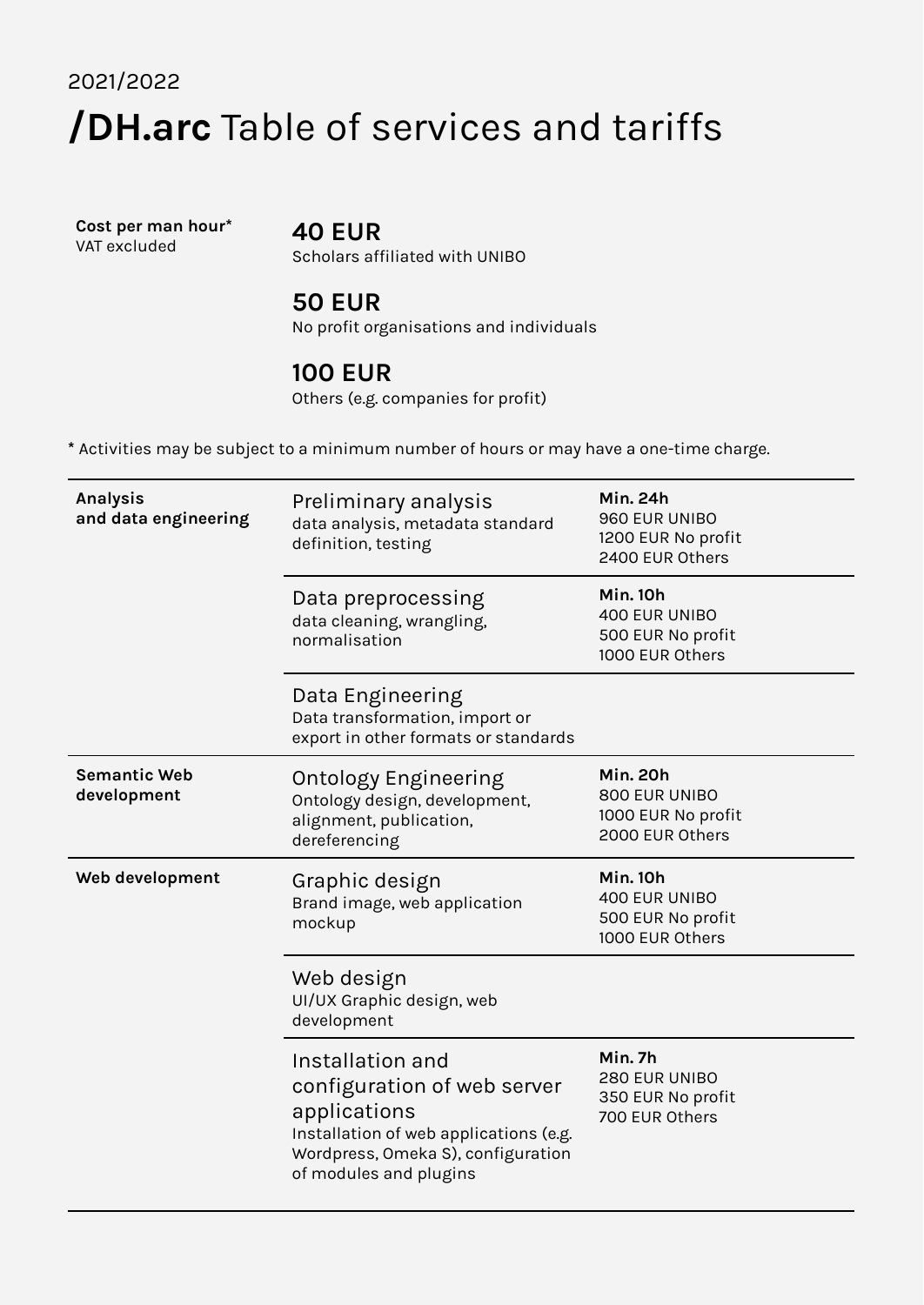| Software development                     | Software development<br>Custom software applications in<br>Python, Javascript, Node.js.<br>Include: development of web<br>applications, usage of data science<br>methods, data visualisations | <b>Min. 16h</b><br><b>640 EUR UNIBO</b><br>800 EUR No profit<br>1600 EUR Others |
|------------------------------------------|-----------------------------------------------------------------------------------------------------------------------------------------------------------------------------------------------|---------------------------------------------------------------------------------|
| <b>Training</b>                          | Design of teaching materials<br>Slide presentations, materials for<br>workshops and hands-on activities                                                                                       | <b>Min. 10h</b><br>400 EUR UNIBO<br>500 EUR No profit<br>1000 EUR Others        |
|                                          | Lectures and hands-on<br>Seminars, F2F meetings, hands-on<br>and practical training                                                                                                           | Min. 3h<br>120 EUR UNIBO<br>150 EUR No profit<br>300 EUR Others                 |
|                                          | Help desk<br>Support in problem solving, research<br>data management                                                                                                                          | <b>Min. 20h</b><br>800 EUR UNIBO<br>1000 EUR No profit<br>2000 EUR Others       |
| Server installation and<br>configuration | OS installation<br>All operative systems - licence<br>excluded                                                                                                                                | Flat rate: 2h<br>80 EUR UNIBO<br>100 EUR No profit<br>200 EUR Others            |
|                                          | Programs installation                                                                                                                                                                         | Flat rate: 2h<br>80 EUR UNIBO<br>100 EUR No profit<br>200 EUR Others            |
|                                          | VPN encrypted connection<br>Support in requesting UNIBO VPN<br>connection                                                                                                                     | Flat rate: 1h<br>50 EUR UNIBO<br>N/A No profit<br>N/A Others                    |
| <b>Maintenance and</b><br>update         | Maintenance and update of<br>web applications<br>Upgrade software, update libraries                                                                                                           | Flat rate per year: 6h<br>240 EUR UNIBO<br>300 EUR No profit<br>600 EUR Others  |
| Hosting                                  | Disk storage: 50GB                                                                                                                                                                            | Flat rate per year<br><b>250 EUR</b>                                            |
|                                          | RAM: 1GB                                                                                                                                                                                      | Flat rate per year<br><b>50 EUR</b>                                             |
|                                          | Backup storage: 50GB                                                                                                                                                                          | Flat rate per year<br><b>250 EUR</b>                                            |
| Consultancy                              | Feasibility study<br>Idea development, requirements<br>analysis, planning                                                                                                                     | <b>Min. 10h</b><br>400 EUR UNIBO<br>500 EUR No profit<br>1000 EUR Others        |